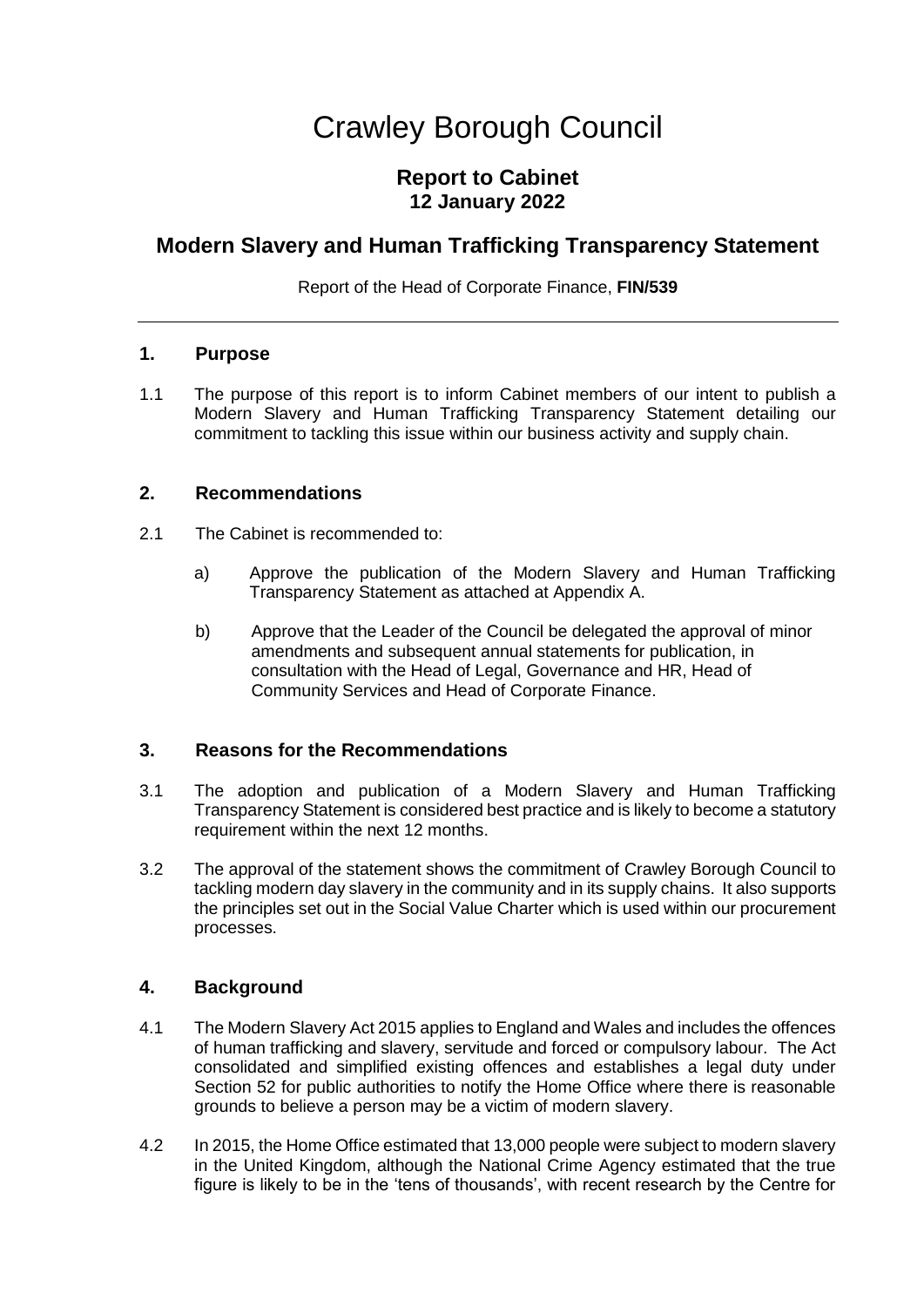Social Justice (CSJ) and Justice in Care in 2020, estimating there are at least 100,000 victims. Due to modern slavery being a 'hidden' crime along with barriers for victims to come forward and the systems used to record cases at a local and national level it is difficult to provide exact data and the number of cases is expected to be significantly higher. In the last 12 months Sussex Police have recorded 195 crimes of Modern Slavery, which includes trafficking.

- 4.3 Many local cases involving young people occur through criminal exploitation and 'county lines' where local children are made to travel to other boroughs and counties to sell drugs. There are also cases of forced labour where individuals are made to work for little or no pay in various industries including construction sites, hospitality, cleaning services and the beauty industry.
- 4.4 Section 54 of the Modern Slavery Act states that every commercial organisation in the UK with a total annual turnover of £36m or more must produce a Modern Slavery and Human Trafficking Transparency Statement annually. Whilst this is not currently a mandatory requirement for local authorities many are doing so on a voluntary basis to demonstrate their commitment to tackling this issue. It is thought this will become a statutory requirement during 2021/22 when the law is amended to include reporting of public sector organisations.
- 4.5 Currently the statement must include "the steps the organisation is taking to ensure that slavery and human trafficking is not taking place in any of its supply chains, and in any part of its own business". The Act states that the Statement should include information about:
	- The organisation's structure
	- Its policies in relation to slavery and human trafficking
	- Its due diligence processes in its business and supply chains
	- The training that has taken place and is available to staff.
- 4.6 Appendix A contains the proposed Statement for the Council. It covers the period from January 2022 until the end of March 2023 when the Statement will need to be reviewed and updated which must include progress on what actions have been taken.
- 4.7 Current guidance advises that the Statement must be approved and signed annually by executive leaders prior to publishing. This Statement will therefore be updated annually for approval as per recommendation 2.1 (b) before being signed by the Leader and Chief Executive and published.
- 4.8 The Statement has been drafted in association with the Community Services team which works with partner organisations to tackle this issue within the community. The process has involved working with colleagues across Horsham District Council, Mid Sussex District Council and Mole Valley District Council who form part of the Shared Procurement Service. Best practice guidance was also used to inform the development of the Statement.

# **5. Description of Issue to be resolved**

- 5.1 By producing the Statement it is hoped that there is greater transparency and awareness of modern slavery and human trafficking and the actions the Council is taking to eradicate it.
- 5.2 Producing a Statement gives a clear message to our supply chain of the importance of tackling this issue and our expectations of them to do the same.